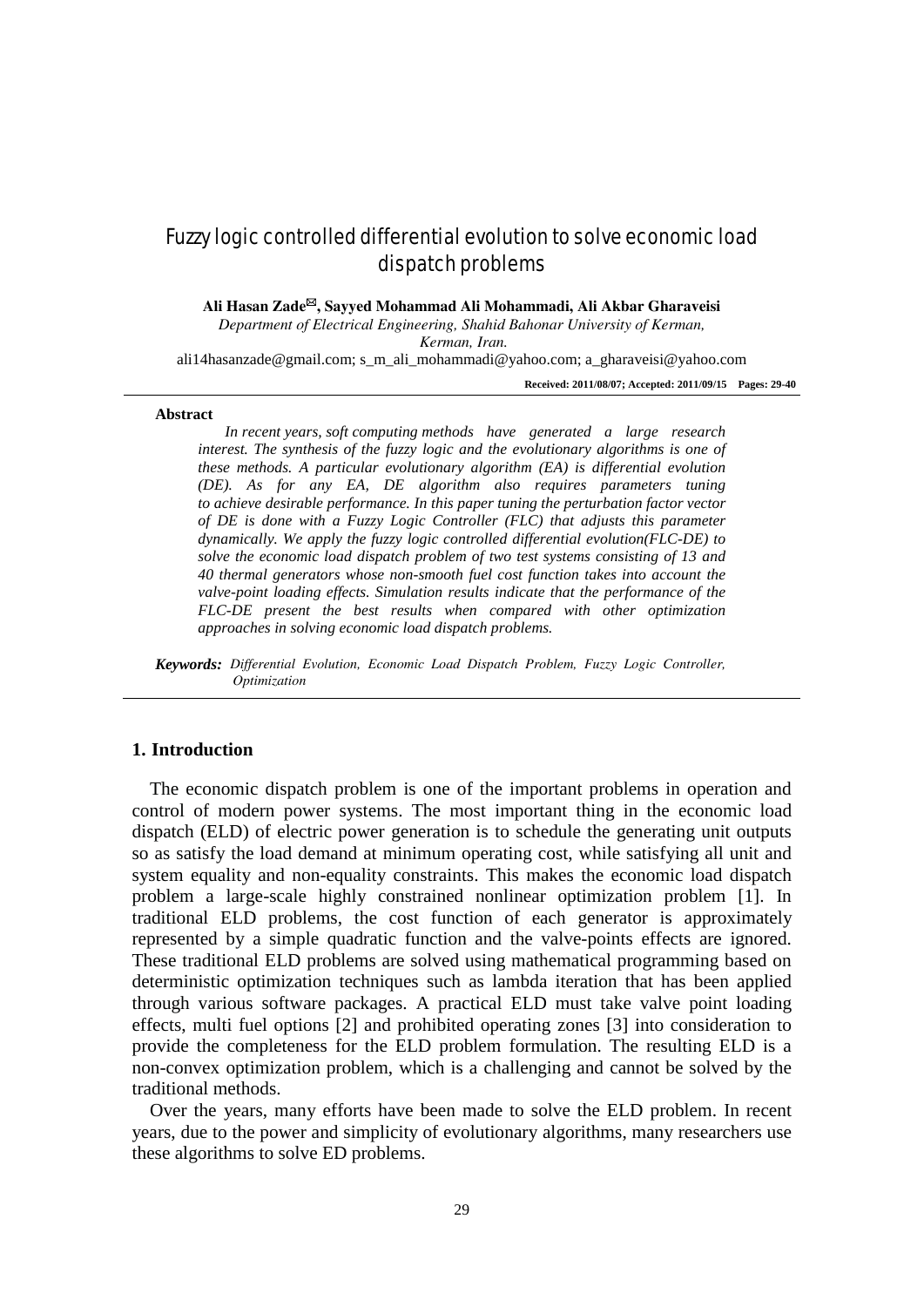Evolutionary algorithms such as genetic algorithm [4-11] and particle swarm optimization [12-20] have been implemented on the ELD problem. A particular evolutionary algorithm is differential evolution (DE). The DE algorithm has proposed by Storn and Price, and since then it has been used during many practical cases [21-24]. Many researchers such as Noman et al [25], Coelho et al[26] and Biswas et al[27] applied DE algorithm and modified versions of DE algorithm to solve ELD problems. In spite of successful implementation of evolutionary algorithm, these algorithms have some weaknesses due to their stochastic nature that cause longer computation time and less guaranteed convergence. If we can control the parameters of evolutionary algorithm dynamically, we can reduce the randomness of these algorithms. The DE algorithm keeps all control parameters fixed during the optimization process; this feature is a weakness of DE. Due to the power of fuzzy control in variety of challenging control applications, in this paper, we propose the use of FLC to dynamically control the parameters of the DE algorithm. To judge the performance of the fuzzy logic controlled differential evolution (FLC-DE), we compared the results of the proposed method with DE and other popular optimization approaches.

The remainder of this paper is organized as follows. Section 2 describes the economic dispatch problem, while Section 3 explains the original DE algorithm. A fuzzy logic controller for DE is presented in section 4. Experimental results and comparisons are provided in Section 5. Last, Section 6 outlines the conclusion with a brief summary of results and future research.

## **2. Description of economic load dispatch problem**

The aim of ELD problem is minimizing the total cost of generating units (the generator's fuel consumption and the operating cost) by determining the output power of each generating unit while all constraints of the system and the loads are satisfied[28.29].

## **a. Input-output characteristic of thermal units**

The input - output characteristic for a thermal unit is called the cost function. The most simplified way to represent the cost function of each thermal unit is using a quadratic function, i.e.,

$$
F(P) = aP^2 + bP + c \tag{1}
$$

Where a, b, and c are given coefficients of the input - output characteristic. The coefficient c is related to the operating cost of a unit includes labor cost, maintenance cost and fuel transportation cost.

The output power of a generating unit is limited by the minimal and maximal capacity

# $P_{\min} \leq P \leq P_{\max}$  (2)

#### **b. Non-smooth ELD problem with valve points**

The objective functions always have non-differentiable points due to valve point effects. A common way to take such effects into account is adding a sinusoidal function to the quadratic cost functions as follows [15-16][30]:

$$
F(P) = aP^2 + bP + c + |e \sin[2f(P_{\min} - P))|
$$
 (3)

Where  $e$  and  $f$  are the given coefficients of the generator.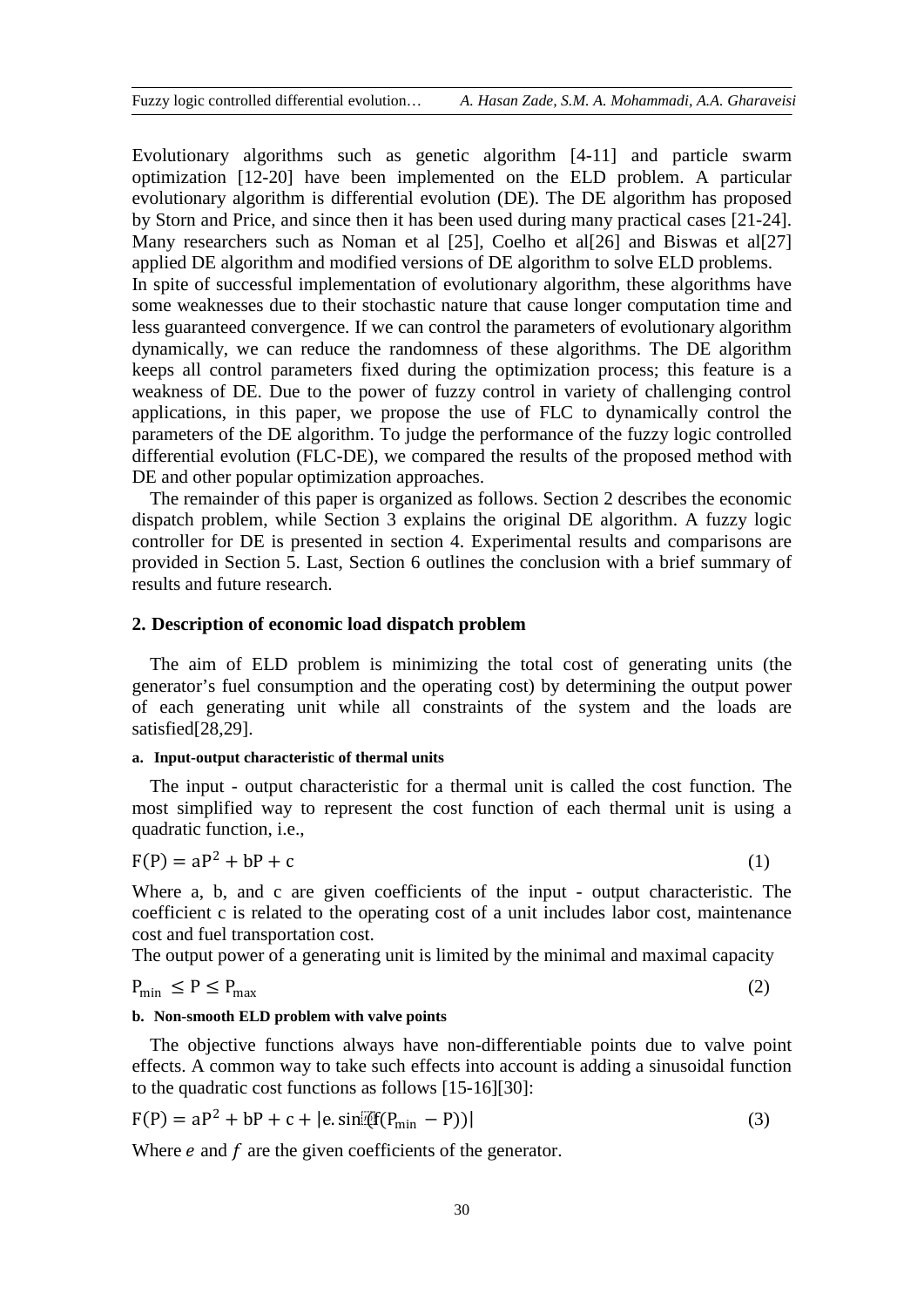### **c. Formulations of ELD problems**

ELD optimization can be regarded as a minimization problem as follows [17-20]:

minimize 
$$
C = \sum_{i=1}^{n} F_i(P_i)
$$
 (4)

subject to 
$$
\begin{cases} \sum_{i=1}^{n} P_{i} = P_{L} + P_{D} \\ P_{i \min} \le P_{i} \le P_{i \max} \quad \text{for } i = 1, 2, ..., n \end{cases}
$$
 (5)

Where n,  $P_D$  and  $P_L$  are the number of generators, total demand of system and total line losses respectively. In this paper, we ignored the transmission losses,  $P_L$ ; thus,  $P_L = 0$ .

# **d. ELD Constraints Handling**

There are two constraints in the ELD problem, equality and inequality. Handling the inequality constraints is done simplicity by a simple check in optimization algorithm. The equality constraint of the ELD problem is considered in the Fitness function (fitfunc) by incorporating a penalty function (penfunc) as follow:

$$
penfunc = \begin{cases} Q. |C - P_D| & \text{if } C < P_D \\ 0 & \text{else} \end{cases}
$$
 (6)

Where Q is a sufficently big constant, C is current total generating unit outputs and  $P<sub>D</sub>$ is the total demand of system.

Therefore the objective of the problem is the minimization of generations cost and penalty function as defined by the equation 7.

$$
fitfunc = \sum_{i=1}^{n} F_i(P_i) + \text{penfunc}
$$
 (7)

# **3. The original DE algorithm**

In this section we give some background on the DE algorithm. DE is a populationbased stochastic method for global optimization over continuous spaces [21-24], which can also work with discrete variables. The original version of DE can be defined by the following constituents.

# 1) The population

$$
\begin{cases}\nP_{x,g} = (X_{i,g}), \quad i = 1,2,\dots,Np, \quad g = 1,2,\dots,g_{max} \\
x_{i,g} = (x_{j,i,g}), \quad j = 1,2,\dots,D\n\end{cases}
$$
\n(8)

Where Np is the number of population vectors, g denotes the generation number, and D is the dimension of the problem, i.e. the number of parameters.

2) The initialization of the population

Each parameter of a population vector has a given domain is defined by its lower and upper bounds:  $x_{i,low}$ ,  $x_{i,upp}$ ;  $j \in \{1, ..., D\}$ . The initial population is selected uniform randomly between the lower  $(x_{i,low})$  and upper  $(x_{i,unn})$  as follow:

$$
x_{j,i,1} = rand_j(0,1) \cdot (x_{j,upp} - x_{j,low}) + x_{j,low}
$$
 (9)

The random number generator, rand  $j[0,1)$ , returns a uniformly distributed random number from the range [0,1).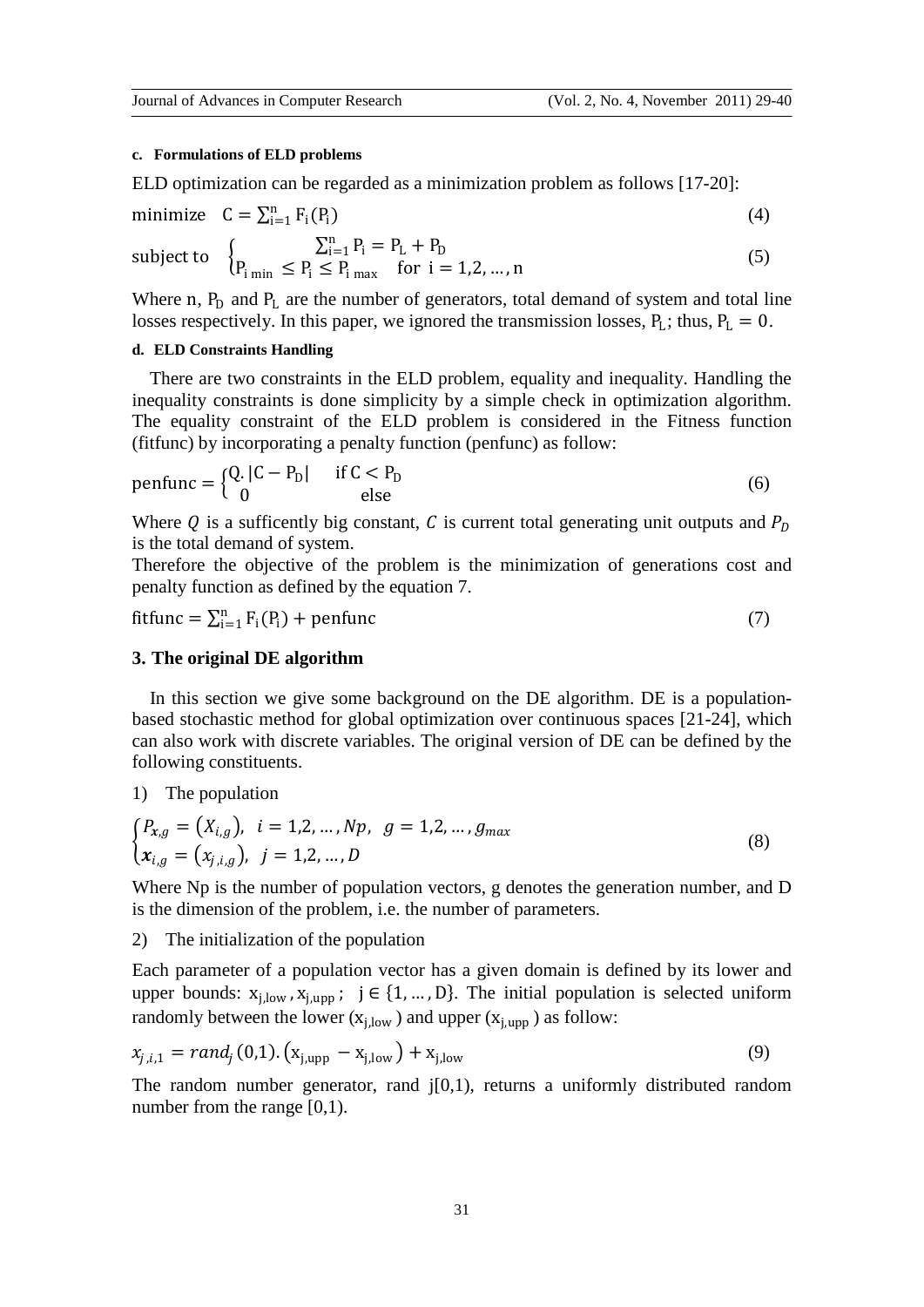#### 3) Mutation

By mutation for each population vector a mutant vector  $V_{i,g}$  is created. One of the most popular DE mutation strategy is "rand/1/bin" [23-24]:

$$
V_{i,g} = x_{r_1,g} + F. (x_{r_2,g} - x_{r_3,g})
$$
\n(10)

Where the indexes  $r_1, r_2, r_3$  are selected (once per each mutation) random and different integers in the range [1,NP] and also different from index i. F is an scalar namely amplification factor within the range [0.5, 1.0].

#### 4) Crossover

The crossover uses parameters of the mutation vector  $V_{i,G}$  and the target vector  $X_{i,G}$  in order to create the trial vector  $u_{i,G}$ . The most popular form of crossover is uniform and is defined as[23,24]

$$
\boldsymbol{u}_{i,g} = u_{j,i,g} = \begin{cases} v_{j,i,g} & if \big(rand_j(0,1) \leq C_r \text{ or } j = j_{rand} \big) \\ x_{j,i,g} & otherwise. \end{cases}
$$
(11)

In equation  $11(...$  or  $j = j_{rand}$ ) we are sure at least one component is taken from the mutation vector  $V_{i,G}$ .  $C_r$  is a critical parameter in diversity enhancement[23-24].

# 5) Selection

The vector with the lowest objective function value survives at least in next generation.

$$
\mathbf{x}_{i,g+1} = \begin{cases} \mathbf{u}_{i,g} & \text{if } f(\mathbf{u}_{i,g}) \le f(\mathbf{x}_{i,g}) \\ \mathbf{x}_{i,g} & \text{otherwise.} \end{cases} \tag{12}
$$

To reach termination condition, DE employs mutation, crossover and selection operations for each population vector.

### **4. Fuzzy Logic Controlled DE**

There are several parameters in DE: the population size, NP, crossover control parameter, CR and the amplification factor of the difference vector, F. In this work, the population size and the crossover control parameter were fixed and we focused on the perturbation factor of the difference vector. In original DE, amplification factor, F, is a scalar but here we consider F a vector with size D that D is the dimension of the problem. We want to design a fuzzy logic controller (FLC) to control the amplification factor vector dynamically during the process of optimization. we used two point of view to describe the condition of DE's population, population diversity (PD) and generation percentage (GP) so far performed. PD and GP used as inputs for the FLC. In this work, the PD in j-th dimension  $(PD_i)$  is given by:

$$
PD_j = \frac{1}{NP(x_j^{\max} - x_j^{\min})} \sum_{i=1}^{NP} \sqrt{(x_{ij} - xb_j)^2}
$$
 (13)

Where  $x_j^{max}$  and  $x_j^{min}$  are minimum and maximum values of the j-th dimension, NP is the population size, and  $xb_j$  is the j-th parameter of the best solution in the population. We used from equation 14 to calculate the GP: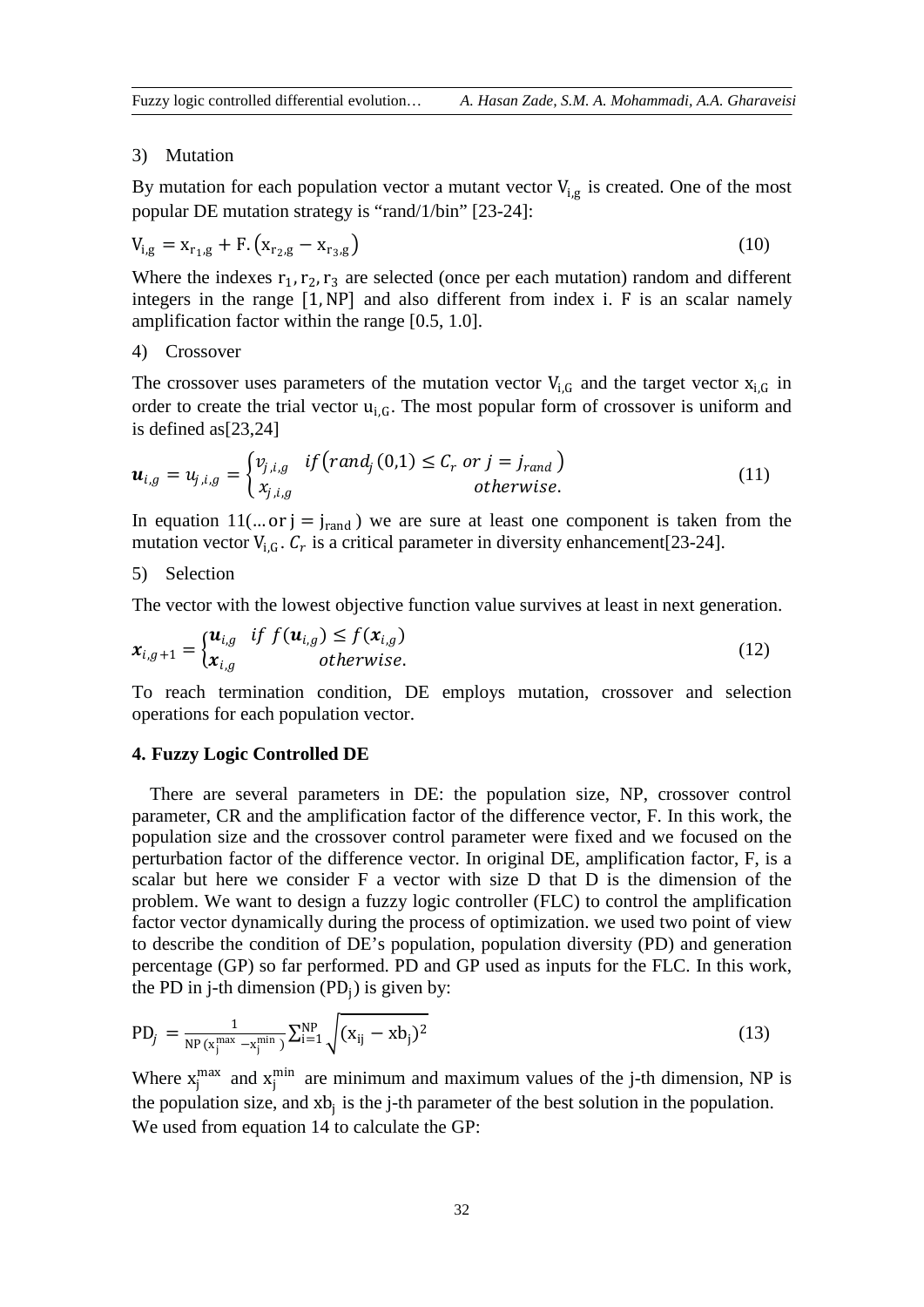(14)

$$
GP = \frac{G}{G_{\text{max}}}
$$

Where G is the number of generations so far performed, and  $G_{\text{max}}$  is the maximum generations of DE. Obviously, the range of PD, GP is in [0, 1].

Figure 1 depicted the generic shape of fuzzy membership function for the inputs and outputs of the FLC. The outputs of the FLC, control the perturbation factor and its range is [0, 0.3].

The designing and tuning the FLC is done manually based on our understanding of the DE's mechanism. The rule bases of FLC are shown in Table 1.

The FLC above described is applied to control the perturbation factor of the DE in D dimension. The flowchart of FLC-DE algorithm is depicted in Figure 2. Dashed rectangular in the figure shows the operation of FLC. The FLC dynamically controls the perturbation factor during the evolutionary process. Also, the FLC is fired 1 per 5 generations.



*Figure 1. membership function for the inputs and output of the FLC*

*Table 1. The rule-base of the FLC. Very low, low, medium, high, very high and don't care are abbreviated as VL, L, M, H, VH and DC.*

| <b>PD\GP</b> | <b>VL</b> |    | М  | н  | <b>VH</b> |
|--------------|-----------|----|----|----|-----------|
| VL           | н         | DC |    | VL | VL        |
| L            | VH        | VH | DC |    | VL        |
| М            | VH        | VH | VM | DC | VL        |
| н            | VH        | VH | VH | DC | VL        |
| VH           | VH        | VH | VH | DC |           |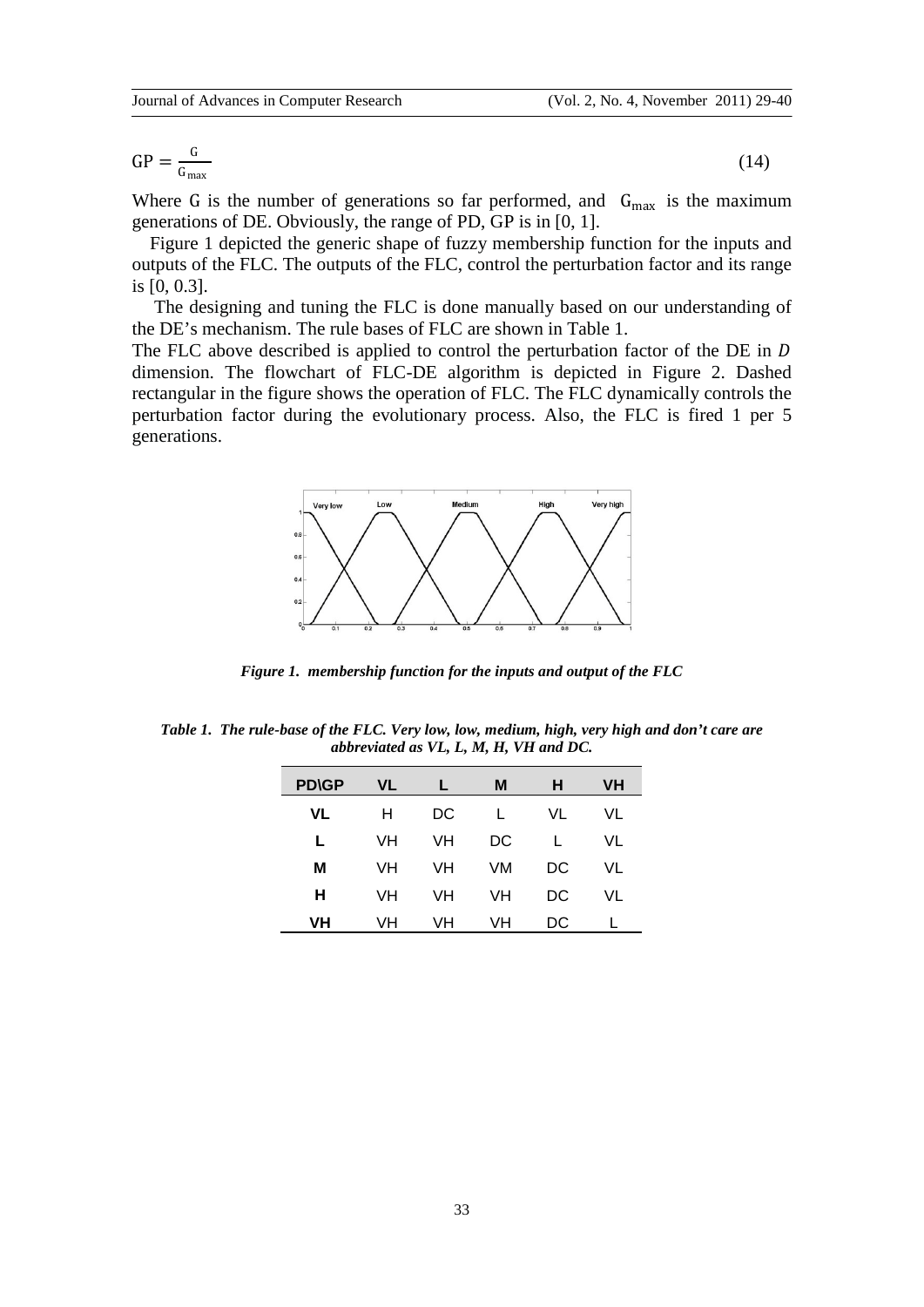

*Figure 2. Flowchart of FLC-DE algorithm (sign "\*" is the element-by-element multiplication)*

### **5. Experimental result**

In this section, we judge the performance of the FLC-DE approaches. We applied FLC-DE to two case studies of ELD problem with 13 and 40 thermal generators (units) and compared the results with those of Real Genetic Algorithm (RGA) [31], Particle Swarm Optimization (PSO)[31] and DE. In all cases, population size set to 70 (NP = 70) and maximum iteration for case study 1 and 2 was 1000 and 2500 respectively. In FLC-DE the Crossover control parameter for case studies 1 and 2 set as  $CR = 0.6$  and  $CR = 0.24$  respectively. In DE, the perturbation factor and the Crossover control parameter for case studies 1 and 2 set as  $F = 0.3$ ,  $F = 0.3$ ,  $CR = 0.6$  and  $CR = 0.24$ respectively. In RGA, the arithmetic crossover, the Gaussian mutation and the roulette wheel selection are used as described in [31]. In PSO,  $c1 = c2 = 1.2$  and the inertia factor (w) is set as 0.72. Each optimization method implemented in MATLAB. In each case study, 30 independent runs are made for each of the optimization methods.

### **a. Case study 1**

This system contains 13 thermal generating units with the effects of valve-point loading, as given in Table 2. The total load demand on the system is  $P_D = 1800MW$ . Parameters of this case study are reported in [32]. This EDP has many local minimum [26], so determination of the global minimum is not a simple work.

The results obtained for this case study are reported in Table 3 which shows the minimum, mean and the maximum fitness function achieved by the PSO, DE, RGA and FLC-DE approaches in last iterations. It can be evidently seen from table 3 that the FLC-DE succeeded in finding the best solution in the tested methods.

Table 4 gives the best result obtained by means of the FLC-DE with minimum cost of 17981.0084\$/h. The progress of finding the average best solution by FLC-DE, DE, PSO and RGA over 30 independent runs for case study 1 is shown in Figure 3. According to this figure, although in the beginning of optimization, PSO export best solution, but local optimums trap PSO, DE and RGA and finally FLC-DE transcend from PSO algorithm and finds the best solution.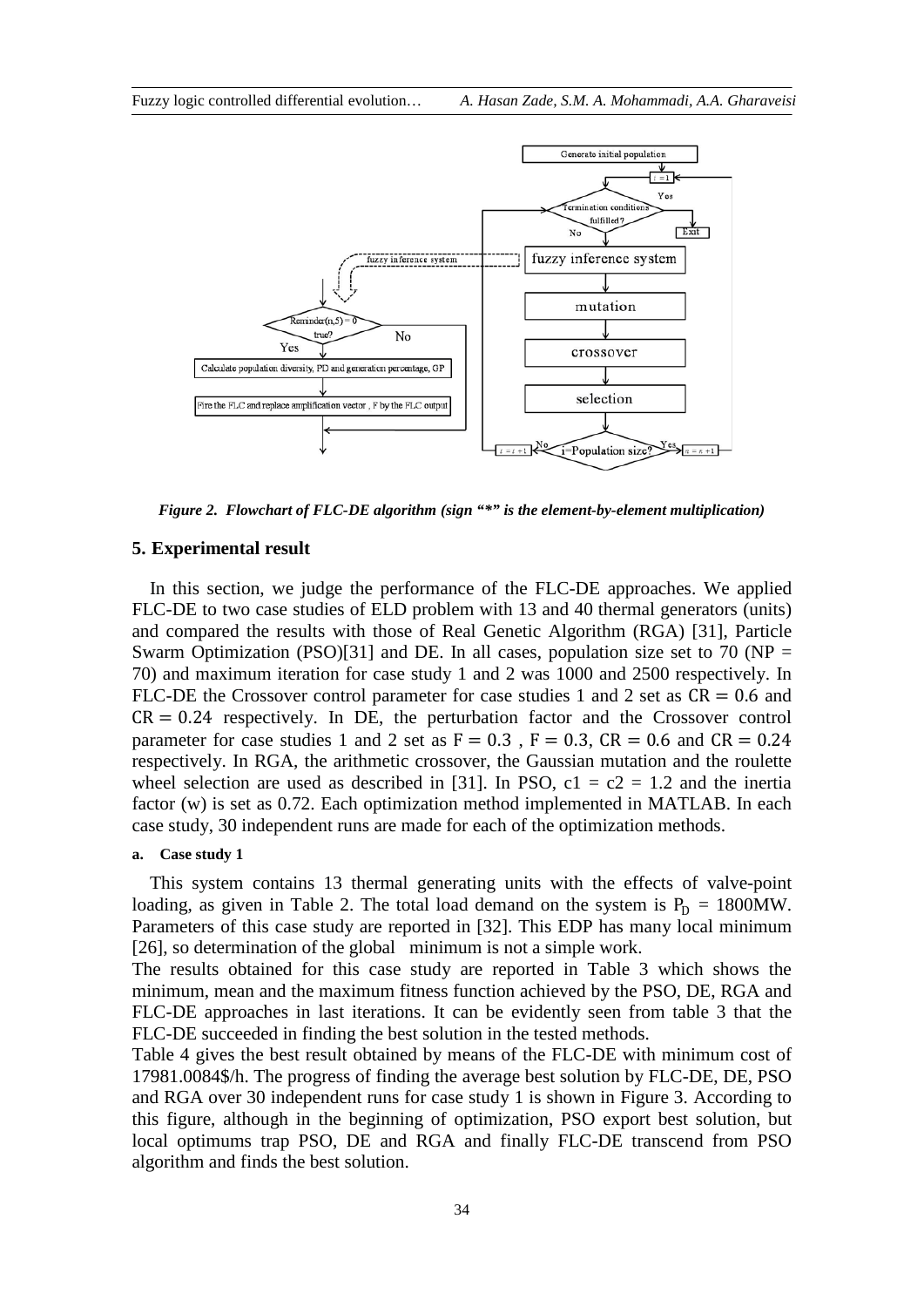| <b>Thermal unit</b> | $P_{i \min}$ | $P_{i max}$ | a       | b    | $\mathbf{c}$ | $\boldsymbol{e}$ |       |
|---------------------|--------------|-------------|---------|------|--------------|------------------|-------|
|                     | $\Omega$     | 680         | 0.00028 | 8.10 | 550          | 300              | 0.035 |
| 2                   | 0            | 360         | 0.00056 | 8.10 | 309          | 200              | 0.042 |
| 3                   | 0            | 360         | 0.00056 | 8.10 | 307          | 150              | 0.042 |
| 4                   | 60           | 180         | 0.00324 | 7.74 | 240          | 150              | 0.063 |
| 5                   | 60           | 180         | 0.00324 | 7.74 | 240          | 150              | 0.063 |
| 6                   | 60           | 180         | 0.00324 | 7.74 | 240          | 150              | 0.063 |
|                     | 60           | 180         | 0.00324 | 7.74 | 240          | 150              | 0.063 |
| 8                   | 60           | 180         | 0.00324 | 7.74 | 240          | 150              | 0.063 |
| 9                   | 60           | 180         | 0.00324 | 7.74 | 240          | 150              | 0.063 |
| 10                  | 40           | 120         | 0.00284 | 8.60 | 126          | 100              | 0.084 |
| 11                  | 40           | 120         | 0.00284 | 8.60 | 126          | 100              | 0.084 |
| 12                  | 55           | 120         | 0.00284 | 8.60 | 126          | 100              | 0.084 |
| 13                  | 55           | 120         | 0.00284 | 8.60 | 126          | 100              | 0.084 |

*Table 2. Data for the 13 thermal units.*

*Table 3. Convergence results (the average of 30 independent runs) of DE, RGA, PSO and FLCDE for the case study with 13 thermal units.*

| <b>Optimization</b><br>method | Minimum cost (\$/h) | Mean cost (\$/h) | Maximum cost (\$/h) |
|-------------------------------|---------------------|------------------|---------------------|
| DE.                           | 18483, 4471         | 18484.0816       | 18485.6381          |
| <b>RGA</b>                    | 18421.3083          | 18422.1418       | 18423.8371          |
| PSO.                          | 18204, 0507         | 18204.2163       | 18204.7251          |
| FLC-DE                        | 17981.0084          | 17981.1201       | 17981.2023          |

*Table 4. Best result (the average of 30 independent runs) obtained for the case study with 13 thermal units using FLC-DE.*

| <b>Power</b>   | <b>Generation (MW)</b> | <b>Power</b>                        | <b>Generation (MW)</b> |
|----------------|------------------------|-------------------------------------|------------------------|
| $P_1$          | 538.2813               | $P_8$                               | 109.9200               |
| P <sub>2</sub> | 149.7090               | P <sub>9</sub>                      | 109.8684               |
| $P_3$          | 224.6815               | $P_{10}$                            | 40.4228                |
| $P_4$          | 109.6789               | $P_{11}$                            | 40.3674                |
| $P_5$          | 109.8653               | $P_{12}$                            | 55,0002                |
| $P_6$          | 109.9402               | $P_{13}$                            | 92.4024                |
| $P_7$          | 109.8794               |                                     |                        |
|                |                        | $\nabla$ 13<br>$\bm{P}$<br>$-i = i$ | 1800                   |



*Figure 3. The progress of finding the average best solution by FLC-DE, DE, PSO and RGA over 30 independent runs for case study 1*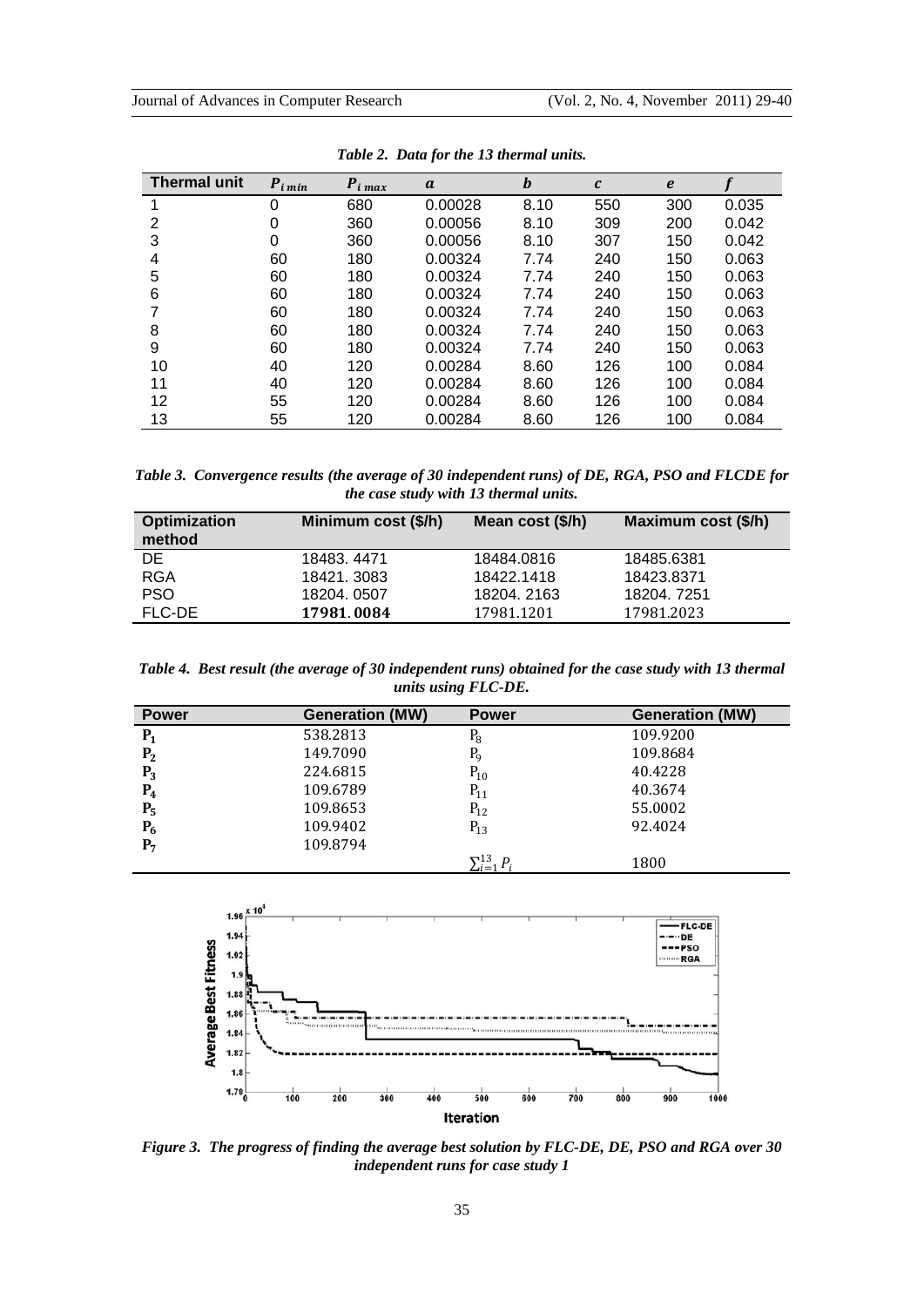#### **b. Case study 2**

This case study consists of 40 generating units with valve point loading as mentioned in [32]. Table 5 shows the parameters of this system. The total load demand on the system is  $P_D = 10500MW$ . Table 6 shows the minimum, mean and the maximum fitness function achieved by the PSO, DE, RGA and FLC-DE approaches. Table 6 clearly shows that the FLC-DE was the approach that obtained the best fuel cost for the EDP of 40 thermal units. Also, the best result obtained by means of the FLC-DE with minimum cost of 121523.34\$/h is given in Table 7.

Figure 4 shows the progress of finding the average best solution by FLC-DE, DE, PSO and RGA over 30 independent runs for case study 2. According to this figure, FLC-DE tends to find the best solution faster than other algorithms and hence has a higher convergence rate. Also, local optimums cannot trap FLC-DE.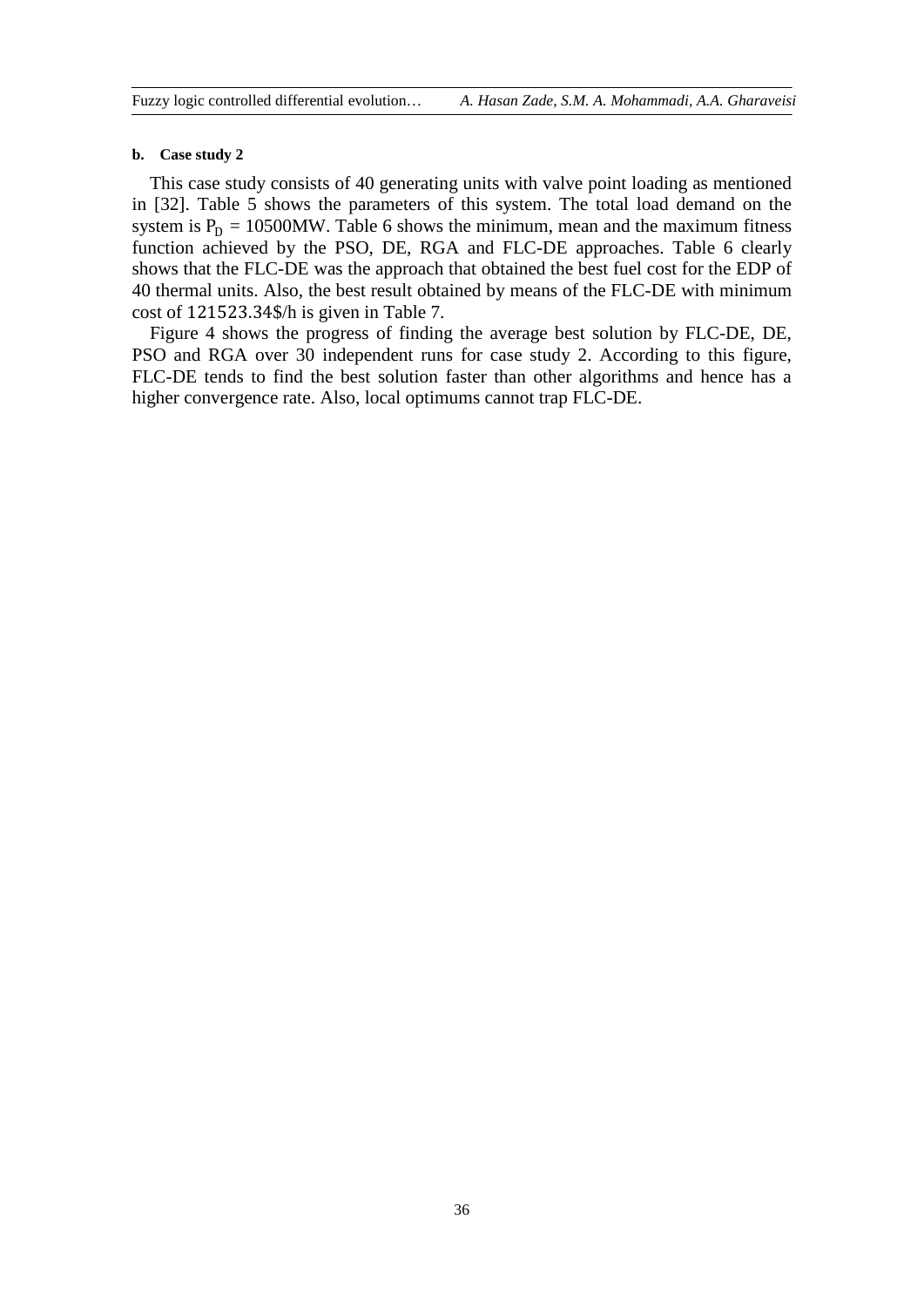| <b>Thermal unit</b> | $P_{i \min}$ | $P_{i \, max}$ | a       | $\boldsymbol{b}$ | $\boldsymbol{c}$ | $\pmb{e}$ | f     |
|---------------------|--------------|----------------|---------|------------------|------------------|-----------|-------|
| 1                   | 36           | 114            | 0.00690 | 6.73             | 94.705           | 100       | 0.084 |
| $\overline{c}$      | 36           | 114            | 0.00690 | 6.73             | 94.705           | 100       | 0.084 |
| 3                   | 60           | 120            | 0.02028 | 7.07             | 309.54           | 100       | 0.084 |
| 4                   | 80           | 190            | 0.00942 | 8.18             | 369.03           | 150       | 0.063 |
| 5                   | 47           | 97             | 0.01140 | 5.35             | 148.89           | 120       | 0.077 |
| 6                   | 68           | 140            | 0.01142 | 8.05             | 222.33           | 100       | 0.084 |
| $\overline{7}$      | 110          | 300            | 0.00357 | 8.03             | 278.71           | 200       | 0.042 |
| 8                   | 135          | 300            | 0.00492 | 6.99             | 391.98           | 200       | 0.042 |
| 9                   | 135          | 300            | 0.00573 | 6.60             | 455.76           | 200       | 0.042 |
| 10                  | 130          | 300            | 0.00605 | 12.90            | 722.82           | 200       | 0.042 |
| 11                  | 94           | 375            | 0.00515 | 12.90            | 635.20           | 200       | 0.042 |
| 12                  | 94           | 375            | 0.00569 | 12.80            | 654.69           | 200       | 0.042 |
| 13                  | 125          | 500            | 0.00421 | 12.50            | 913.40           | 300       | 0.035 |
| 14                  | 125          | 500            | 0.00752 | 8.84             | 1760.4           | 300       | 0.035 |
| 15                  | 125          | 500            | 0.00708 | 9.15             | 1728.3           | 300       | 0.035 |
| 16                  | 125          | 500            | 0.00708 | 9.15             | 1728.3           | 300       | 0.035 |
| 17                  | 220          | 500            | 0.00313 | 7.97             | 647.85           | 300       | 0.035 |
| 18                  | 220          | 500            | 0.00313 | 7.95             | 649.69           | 300       | 0.035 |
| 19                  | 242          | 550            | 0.00313 | 7.97             | 647.83           | 300       | 0.035 |
| 20                  | 242          | 550            | 0.00313 | 7.97             | 647.81           | 300       | 0.035 |
| 21                  | 254          | 550            | 0.00298 | 6.63             | 785.96           | 300       | 0.035 |
| 22                  | 254          | 550            | 0.00298 | 6.63             | 785.96           | 300       | 0.035 |
| 23                  | 254          | 550            | 0.00284 | 6.66             | 794.53           | 300       | 0.035 |
| 24                  | 254          | 550            | 0.00284 | 6.66             | 794.53           | 300       | 0.035 |
| 25                  | 254          | 550            | 0.00277 | 7.10             | 801.32           | 300       | 0.035 |
| 26                  | 254          | 550            | 0.00277 | 7.10             | 801.32           | 300       | 0.035 |
| 27                  | 10           | 150            | 0.52124 | 3.33             | 1055.1           | 120       | 0.077 |
| 28                  | 10           | 150            | 0.52124 | 3.33             | 1055.1           | 120       | 0.077 |
| 29                  | 10           | 150            | 0.52124 | 3.33             | 1055.1           | 120       | 0.077 |
| 30                  | 47           | 97             | 0.01140 | 5.35             | 148.89           | 120       | 0.077 |
| 31                  | 60           | 190            | 0.00160 | 6.43             | 222.92           | 150       | 0.063 |
| 32                  | 60           | 190            | 0.00160 | 6.43             | 222.92           | 150       | 0.063 |
| 33                  | 60           | 190            | 0.00160 | 6.43             | 222.92           | 150       | 0.063 |
| 34                  | 90           | 200            | 0.00010 | 8.95             | 107.87           | 200       | 0.042 |
| 35                  | 90           | 200            | 0.00010 | 8.95             | 107.87           | 200       | 0.042 |
| 36                  | 90           | 200            | 0.00010 | 8.62             | 116.58           | 200       | 0.042 |
| 37                  | 25           | 110            | 0.01610 | 5.88             | 307.45           | 80        | 0.098 |
| 38                  | 25           | 110            | 0.01610 | 5.88             | 307.45           | 80        | 0.098 |
| 39                  | 25           | 110            | 0.01610 | 5.88             | 307.45           | 80        | 0.098 |
| 40                  | 242          | 550            | 0.00313 | 7.97             | 647.83           | 300       | 0.035 |

*Table 5. Data for the 40 thermal units.*

*Table 6. Convergence results (the average of 30 independent runs) of DE, RGA, PSO and FLCDE for the case study with 40 thermal units.*

| Optimization method | Minimum cost (\$/h) | Mean cost $(\frac{5}{h})$ | Maximum cost (\$/h) |
|---------------------|---------------------|---------------------------|---------------------|
| RGA                 | 126735.10           | 126758.31                 | 126787.06           |
| <b>PSO</b>          | 124115.26           | 124130.12                 | 124139.72           |
| DE.                 | 121603.61           | 121614.54                 | 121621.73           |
| FLC-DE              | 121523.34           | 121529.58                 | 121531.29           |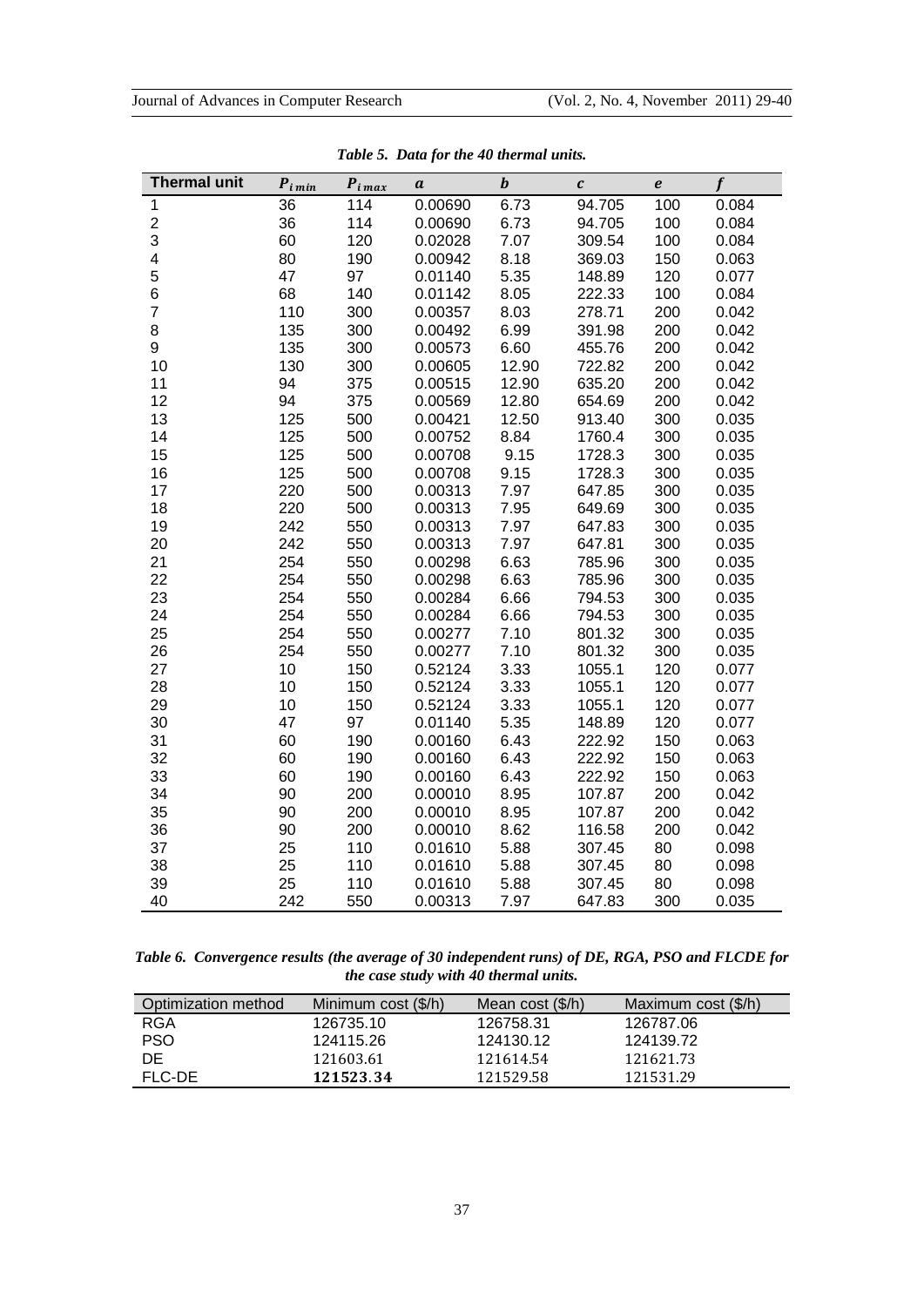| Power          | Generation (MW) | Power                 | Generation (MW) |
|----------------|-----------------|-----------------------|-----------------|
| $P_1$          | 110.8229        | $P_{21}$              | 523.2726        |
| P <sub>2</sub> | 110.7911        | $P_{22}$              | 523.3006        |
| $P_3$          | 97.3730         | $P_{23}$              | 523.3567        |
| $P_4$          | 179.7384        | $P_{24}$              | 523.3277        |
| $P_5$          | 88.0609         | $P_{25}$              | 523.2831        |
| $P_6$          | 139.9641        | $P_{26}$              | 523.2844        |
| $P_7$          | 259.6700        | $P_{27}$              | 10.0210         |
| $P_8$          | 284.6074        | $P_{28}$              | 10.0838         |
| P <sub>9</sub> | 284.5659        | $P_{29}$              | 10.0856         |
| $P_{10}$       | 130.0306        | $P_{30}$              | 88.1420         |
| $P_{11}$       | 168.7791        | $P_{31}$              | 189.9875        |
| $P_{12}$       | 168.7166        | $P_{32}$              | 189.9684        |
| $P_{13}$       | 214.7636        | $P_{33}$              | 189.9367        |
| $P_{14}$       | 394.3296        | $P_{34}$              | 164.8195        |
| $P_{15}$       | 304.4897        | $P_{35}$              | 164.8087        |
| $P_{16}$       | 394.2867        | $P_{36}$              | 189.6040        |
| $P_{17}$       | 489.3937        | $P_{37}$              | 89.2105         |
| $P_{18}$       | 489.3430        | $P_{38}$              | 109.9947        |
| $P_{19}$       | 511.2729        | $P_{39}$              | 109.9283        |
| $P_{20}$       | 511.2508        | $P_{40}$              | 511.3367        |
|                |                 | $\sum_{i=1}^{40} P_i$ | 10500           |

*Table 7. Best result (the average of 30 runs) obtained for the case study with 40 thermal units using FLC-DE.*



*Figure 4. The progress of finding the average best solution by FLC-DE, DE, PSO and RGA over 30 independent runs for case study 2*

### **6. Conclusion and further research**

The ELD problem is a constrained optimization problem in power systems. An efficient method to solve this problem is using from EA algorithm. In this paper we used from a particular EA namely DE to solve ELD problem. We designed a fuzzy logic controller (FLC) to control the amplification factor vector of DE dynamically during the process of optimization. The proposed method (FLC-DE) obtained better results compared with the results obtained using DE with fixed set of offline-tuned parameters and results of PSO and RGA. In this work, we designed and tuned the FLC according to our experience and our understanding about the DE. We could get better results by using an FLC that tuned by means of a Global search techniques, such as a high-level EA.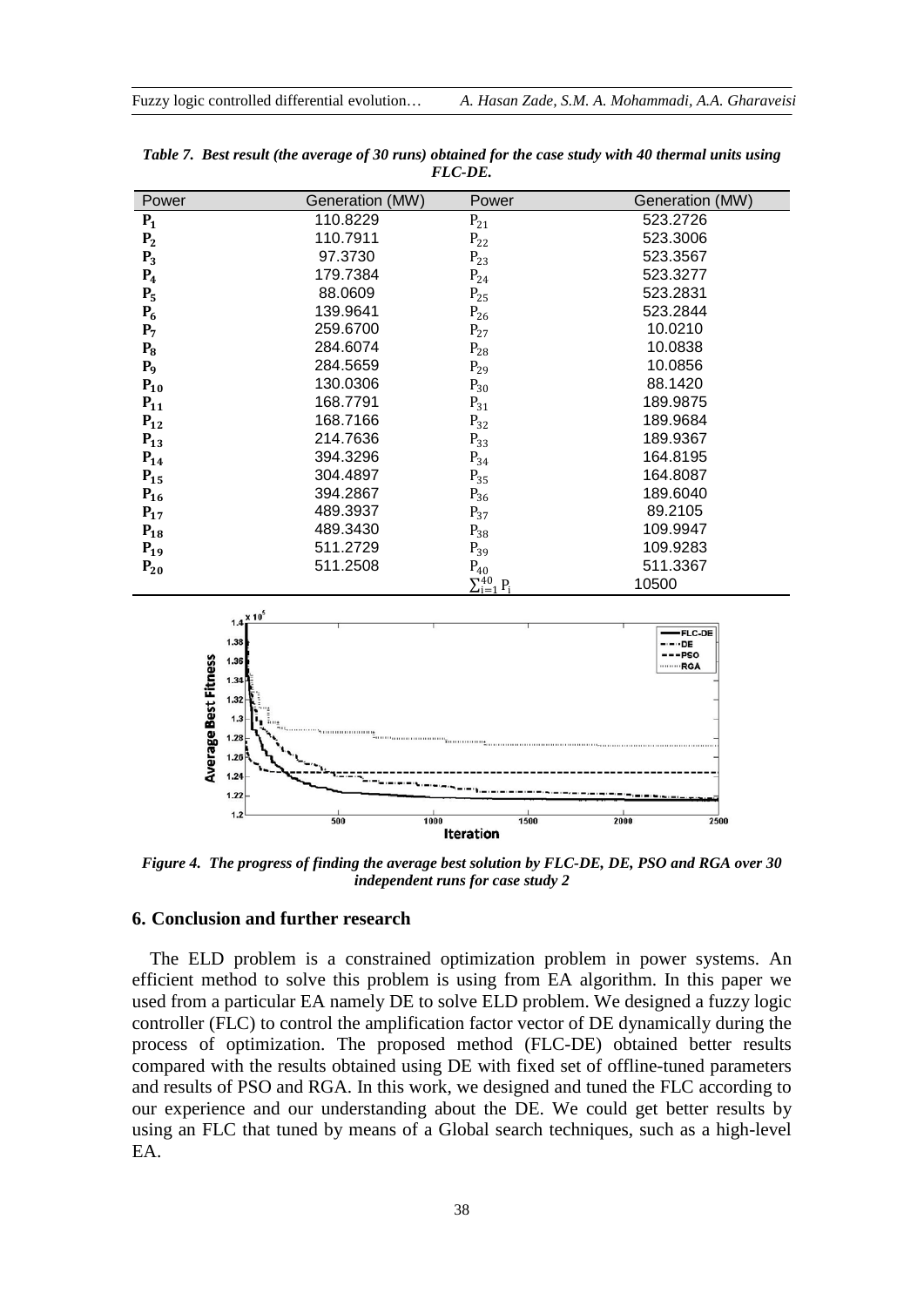#### **7. Reference**

- [1] Abido, M.A.: Multi objective Evolutionary Algorithms for Electric Power Dispatch Problem, IEEE transactions on evolutionary computation, vol. 10, no. 3, pp.315--329 (2006).
- [2] Wang, Y., Li, B., Weise, T.: Estimation of distribution and differential evolution cooperation for large scale economic load dispatch optimization of power systems, Information Sciences 180, pp. 2405--2420 (2010).
- [3] Lee, F.N., Breipohl, A.M.: Reserve constrained economic dispatch with prohibited operating zones, IEEE Trans. Power Syst., pp.246--254 (1993).
- [4] Bakirtzis, A., Petridis, V., Kazarlis, S.: Genetic algorithm solution to the economic dispatch problem, Generation, Transmission and Distribution, IEE Proceedings, pp. 377--382 (1994).
- [5] Sheble, G.B., Brittig, K.: Refined genetic algorithm-economic dispatch example, IEEE Transactions on Power Systems, vol. 10 , pp. 117--124 (1994).
- [6] Walters, D.C., Sheble, G.B.: Genetic algorithm solution of economic dispatch with valve point loading, IEEE Trans. on Power Systems, pp.1325--1332 (1993).
- [7] Ma, H., El-Keib, A.A., Smith, R.E.: A genetic algorithm-based approach to economic dispatch of power systems, Southeastcon 94. Creative Technology Transfer - A Global Affair., Proceedings of the 1994 IEEE, pp. 212--216 (1994).
- [8] Chen, P.H., Chang, H.C.: Large scale economic dispatch by genetic algorithm, IEEE Transactions on Power Systems, pp. 1919--1926 (1995).
- [9] Yalcionoz, T., Altun, H., Uzam, M.: Economic dispatch solution using a genetic algorithm based on arithmetic crossover, Power Tech Proceedings, 2001 IEEE Porto, Vol. 2, pp. 4 (2001).
- [10] Fung, C.C., Chow, S.Y., Wong, K.P.: Solving the economic dispatch problem with an integrated parallel genetic algorithm, Proc. PowerCon Int. Conf., vol. 3, pp. 1257--1262 (2000).
- [11] Chiang, C.L.: Improved genetic algorithm for power economic dispatch of units with valve-point effects and multiple fuels, IEEE Transactions on Power Systems, pp.1690--1699 ( 2005).
- [12] Gaing, Z.-L.: Particle swarm optimization to solving the economic dispatch considering the generator constraints, IEEE Trans. on Power Systems, pp.1187--1195 (2003).
- [13] Park, J.B., Lee, K.S., Shin, J.R., Lee, K.Y.: A Particle Swarm optimization for economic dispatch with non-smooth cost functions, IEEE Transactions on Power Systems, pp.34--42 (2005).
- [14] Eberhart, R.C., Shi, Y.: Comparison between genetic algorithms and particle swarm optimization, Proc. IEEE Int. Conf. Evol. Comput., pp. 611--616 (1998).
- [15] Chaturvedi, K.T., Pandit, M., Srivastava, L.: Self-organizing hierarchical particle swarm optimization for nonconvex economic dispatch, IEEE Transactions on Power Systems, pp.1079-- 1087 ( 2008).
- [16] Kumar, A., Dhanushkodi, K., Kumar, J., Paul, C.: Particle swarm optimization solution to emission and economic dispatch problem, Proc. Conf. Convergent Technologies for Asia–Pacific Region (TENCON-2003), vol. 1, pp. 435--439 (2003).
- [17] El-Gallad, A., El-Hawary, M., Sallam, A., Kalas, A.: Particle swarm optimizer for constrained economic dispatch with prohibited operating zones, Proc. 2002 IEEE Canadian Conf. Elect. Comput. Eng., vol. 1, pp. 78--81 (2002).
- [18] Gaing, Z.: Particle swarm optimization to solving the economic dispatch considering the generator constraints, IEEE Transactions on Power Systems, Vol. 18, pp. 1187--1195 (2003).
- [19] Valle, V.D., Venayagamoorthy, G.K., Mohagheghi, S., Hernandez, J.C., Harley, R.G.: Particle swarm optimization: basic concepts, variants and applications in power systems, IEEE Transactions on Evolutionary Computation, Vol. 12, pp. 171--195 (2008).
- [20] Zhao, B., Guo, C., Cao, Y.: Dynamic economic dispatch in electricity market using particle swarm optimization algorithm, Fifth World Congress on Intelligent Control and Automation, Vol. 6, pp. 5050--5054 ( 2004).
- [21] Feoktistov, V.: Differential Evolution: In Search of Solutions, New York, Springer (2006).
- [22] Liu, J., Lampinen, J.: A Fuzzy Adaptive Differential Evolution Algorithm, Soft Computing A Fusion of Foundations, Methodologies and Applications, pp.448--462 (2005).
- [23] Price, K.V., Storn, R.M., Lampinen, J.A.: Differential Evolution, A Practical Approach to Global Optimization, Heidelberg, Springer (2005).
- [24] Storn, R.M., Price, K.V.: Differential Evolution A Simple and Efficient Heuristic for Global Optimization over Continuous Spaces, Journal of Global Optimization, pp.341--359 (1997)